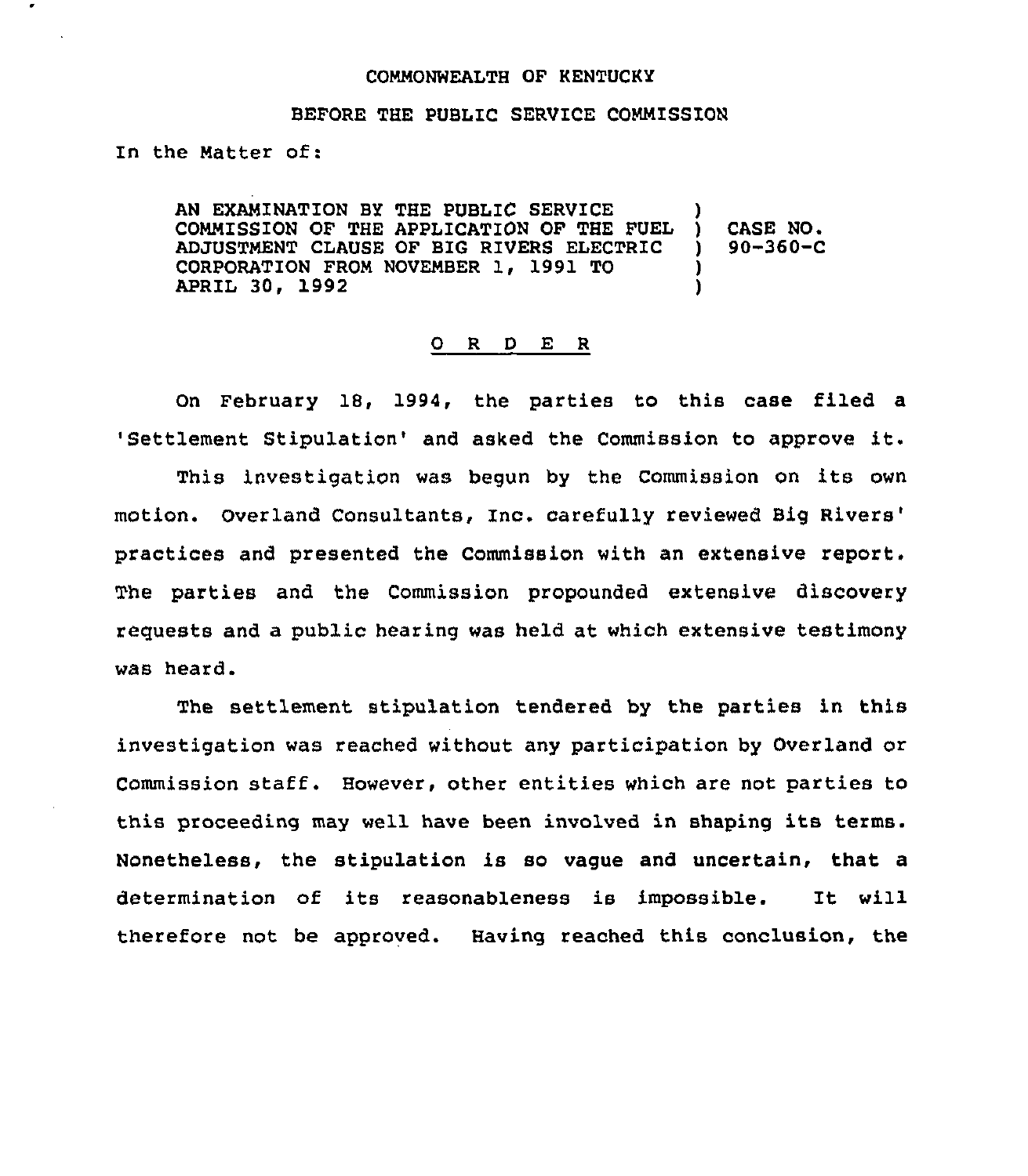Commission has not considered whether the stipulation as submitted is binding on the parties which signed it.<sup>1</sup>

The Commission is particularly troubled by provisions of the stipulation which contemplate its approval even though neither the Commission nor the public would have the benefit of knowing:

the nature of any orders which might in the future be entered by the U. S. Bankruptcy Court for the Western District of Kentucky;

— the nature of any agreements which might be entered by Big Rivers and its coal suppliers;

- the nature of any changes to Big Rivers' existing financing agreements;

- the basis for the stipulation's total failure to address alleged improper coal purchasing practices for the period under review; and

- the basis for the parties' apparent intention to treat as fuel costs for purposes of the fuel adjustment clause certain costs which do not come within the regulation while at the same time treating others to which it applies outside its terms.

 $\mathbf{1}$ On March 10, 1994, the Commission received correspondence from counsel for NSA, Inc., to the effect that certain portions of the stipulation were so vague that the parties to the stipulation were no longer able to agree on its meaning and that NSA, Inc., wished to withdraw from the stipulation. Correspondence to the same effect was received March 11, 1994 from counsel for Alcan Aluminum Corporation and for the Kentucky Industrial Utility Customers, and on March 14, 1994, from counsel for Commonwealth Aluminum Corporation.